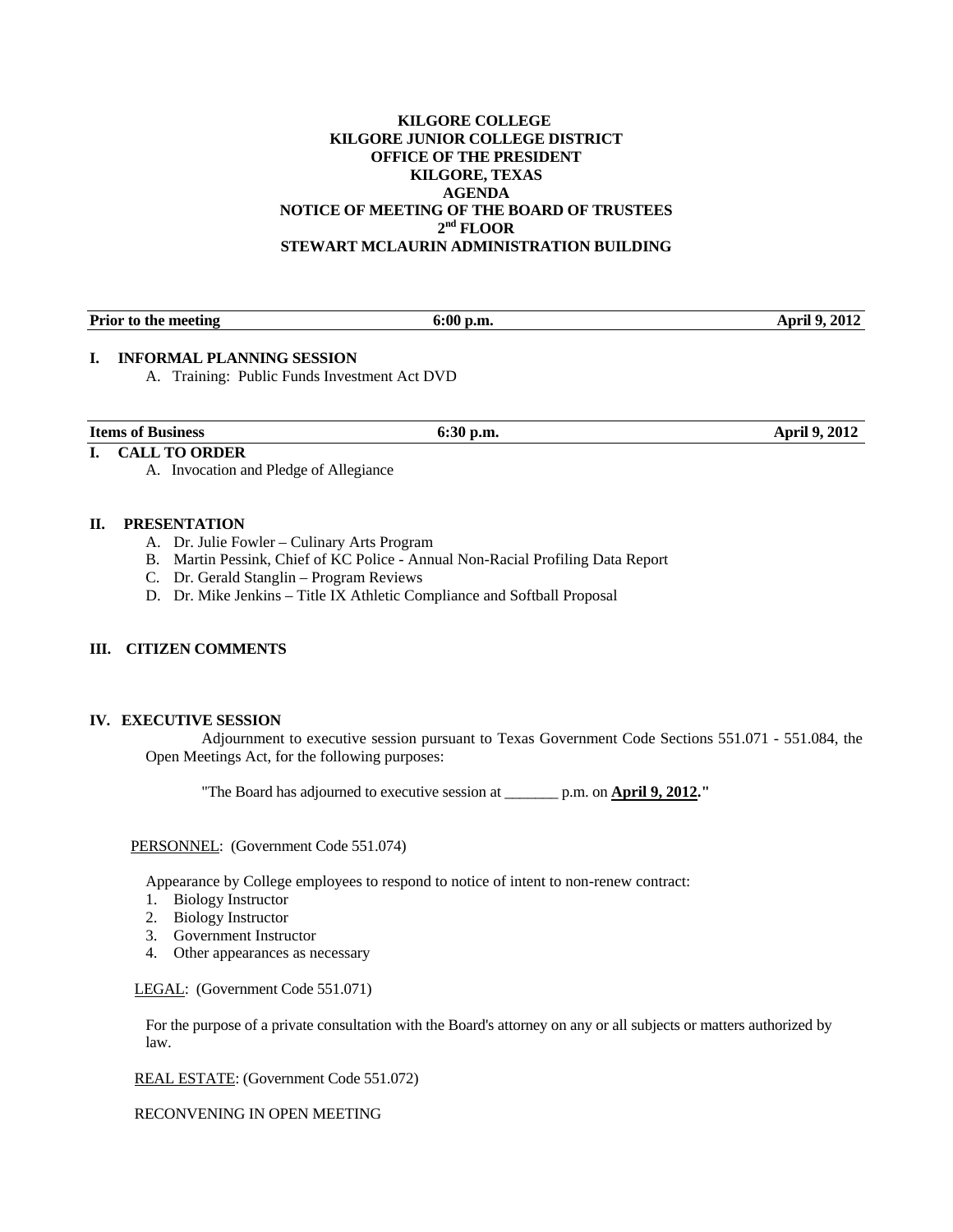# **"The Board has reconvened in open session at \_\_\_\_\_\_\_\_ p.m. on April 9, 2012."**

IF, DURING THE COURSE OF THE MEETING COVERED BY THIS NOTICE, THE BOARD SHOULD DETERMINE THAT A CLOSED OR EXECUTIVE MEETING OR SESSION OF THE BOARD SHOULD BE HELD OR IS REQUIRED IN RELATION TO ANY ITEM INCLUDED IN THIS NOTICE, THEN SUCH CLOSED OR EXECUTIVE MEETING OR SESSION AS AUTHORIZED BY SECTION 551.001 ET SEQ. OF THE TEXAS GOVERNMENT CODE (THE OPEN MEETINGS ACT) WILL BE HELD BY THE BOARD AT THAT DATE, HOUR AND PLACE GIVEN IN THIS NOTICE OR AS SOON AFTER THE COMMENCEMENT OF THE MEETING COVERED BY THIS NOTICE AS THE BOARD MAY CONVENIENTLY MEET IN SUCH CLOSED OR EXECUTIVE MEETING OR SESSION CONCERNING ANY AND ALL SUBJECTS AND FOR ANY AND ALL PURPOSES PERMITTED BY SECTIONS 551.071-551.084, INCLUSIVE, OF THE OPEN MEETINGS ACT.

Should any final action, final decision, or final vote be required in the opinion of the Board with regard to any matter considered in such closed or executive meeting or session, then such final action, final decision, or final vote shall be at either:

- a. the open meeting covered by this notice upon the reconvening of this public meeting, or
- b. at a subsequent public meeting of the Board upon notice thereof, as the Board shall determine.

### **V. CONSENT AGENDA**

- A. To consider approving the minutes of the February 13, 2012 regular board meeting
- B. To consider re-adopting the Kilgore College Tax Abatement Guidelines *Exhibit #1*
- C. To consider approval of personnel items submitted as follows:

### **1. Recommendation to accept employee resignation as follows:**

- A. Administrative Assistant, ADN, effective February 20, 2012 after 2 weeks of service
- B. Administrative Assistant, Testing Center, effective March 23, 2012 after 4 years and 1 month of service
- C. Police Officer, KCPD, effective April 2, 2012 after 13 years and 3 months of service
- D. Assistant Financial Aid Director, effective March 19, 2012 after 1 year and 9 months of service
- E. Counselor Upward Bound, effective April 6, 2012 after 2 years and 10 months of service

# **2. Recommendation to accept employee retirement as follows:**

- A. Coordinator Continuing Education and Instructor, effective August 31, 2012 after 14 years of service
- B. Program Director & Instruction, Child Development, effective May 31, 2012 after 18 years and 8 months of service
- C. Art Instructor, effective May 31, 2012 after 24 years and 8 months of service

#### **3. Recommendation to accept at-will employee termination as follows:**

A. Assistant Basketball Coach, effective May 1, 2012 after 7 years and 11 months of service

# **4. Recommendation for non-renewal of employment contract as follows:**

- A. Biology Instructor, effective August 31, 2012
- B. Biology Instructor, effective August 31, 2012
- C. Government Instructor, effective August 31, 2012

# **5. Recommendation for renewal of faculty contracts as follows:**

- A. Head Men's Basketball Coach and Kinesiology Instructor, based upon the approved faculty salary schedule for the period of June 1, 2012 – May 31, 2012
- B. Head Women's Basketball Coach and Kinesiology Instructor, based upon the approved faculty salary schedule for the period June 1, 2012 – May 31, 2012

# **6. Recommendation of employment as follows:**

- A. Student Accounts Coordinator, effective March 19, 2012
- B. Associate Dean KC, Longview, effective April 1, 2012
- C. Police Officer KCPD, effective March 31, 2012
- D. Administrative Assistant II Associate Degree Nursing, effective April 2, 2012